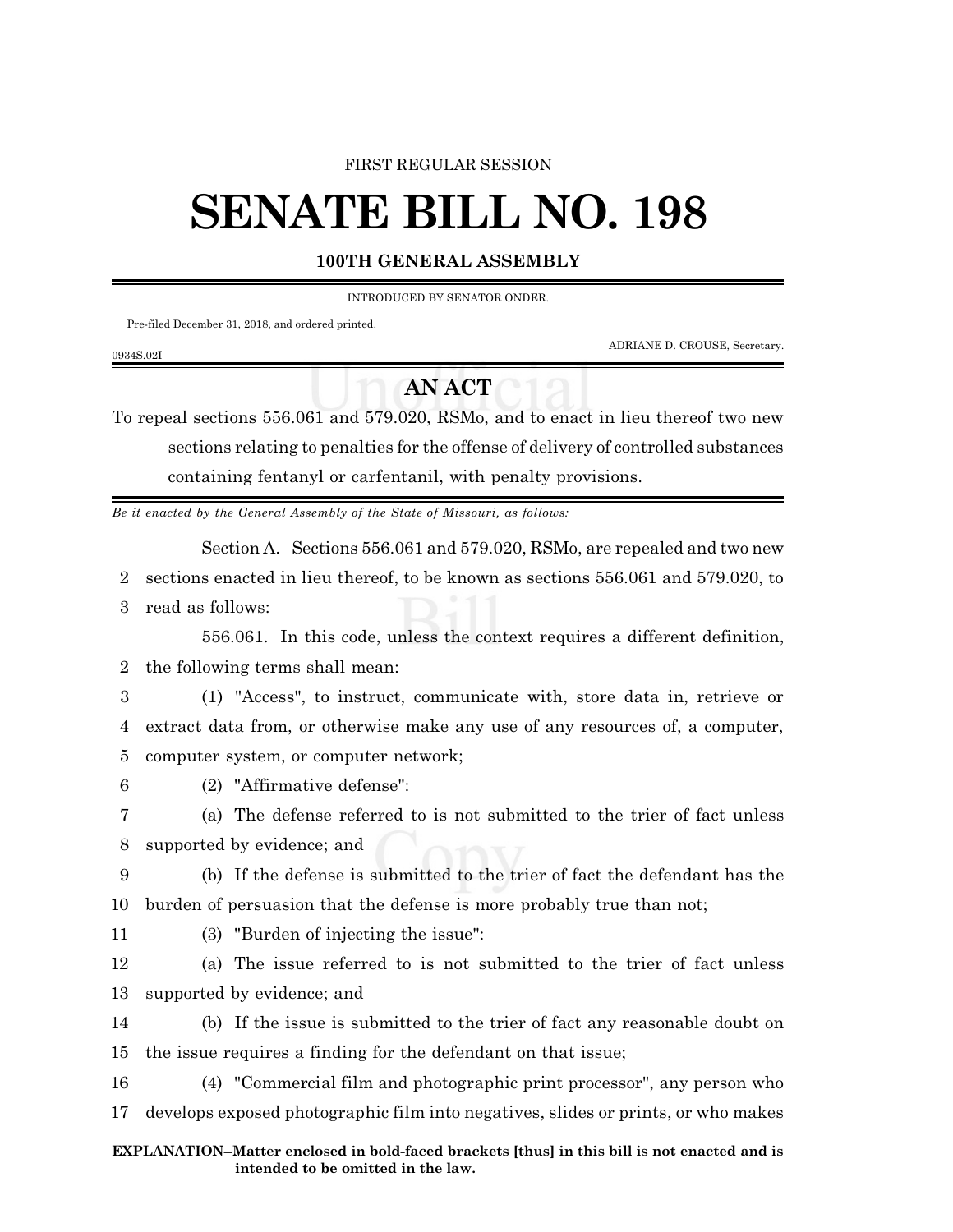prints from negatives or slides, for compensation. The term commercial film and photographic print processor shall include all employees of such persons but shall not include a person who develops film or makes prints for a public agency;

 (5) "Computer", the box that houses the central processing unit (CPU), along with any internal storage devices, such as internal hard drives, and internal communication devices, such as internal modems capable of sending or receiving electronic mail or fax cards, along with any other hardware stored or housed internally. Thus, computer refers to hardware, software and data contained in the main unit. Printers, external modems attached by cable to the main unit, monitors, and other external attachments will be referred to collectively as peripherals and discussed individually when appropriate. When the computer and all peripherals are referred to as a package, the term "computer system" is used. Information refers to all the information on a computer system including both software applications and data;

 (6) "Computer equipment", computers, terminals, data storage devices, and all other computer hardware associated with a computer system or network; (7) "Computer hardware", all equipment which can collect, analyze, create, display, convert, store, conceal or transmit electronic, magnetic, optical or similar computer impulses or data. Hardware includes, but is not limited to, any data processing devices, such as central processing units, memory typewriters and self-contained laptop or notebook computers; internal and peripheral storage devices, transistor-like binary devices and other memory storage devices, such as floppy disks, removable disks, compact disks, digital video disks, magnetic tape, hard drive, optical disks and digital memory; local area networks, such as two or more computers connected together to a central computer server via cable or modem; peripheral input or output devices, such as keyboards, printers, scanners, plotters, video display monitors and optical readers; and related communication devices, such as modems, cables and connections, recording equipment, RAM or ROM units, acoustic couplers, automatic dialers, speed dialers, programmable telephone dialing or signaling devices and electronic tone-generating devices; as well as any devices, mechanisms or parts that can be used to restrict access to computer hardware, such as physical keys and locks;

 (8) "Computer network", two or more interconnected computers or computer systems;

 (9) "Computer program", a set of instructions, statements, or related data that directs or is intended to direct a computer to perform certain functions;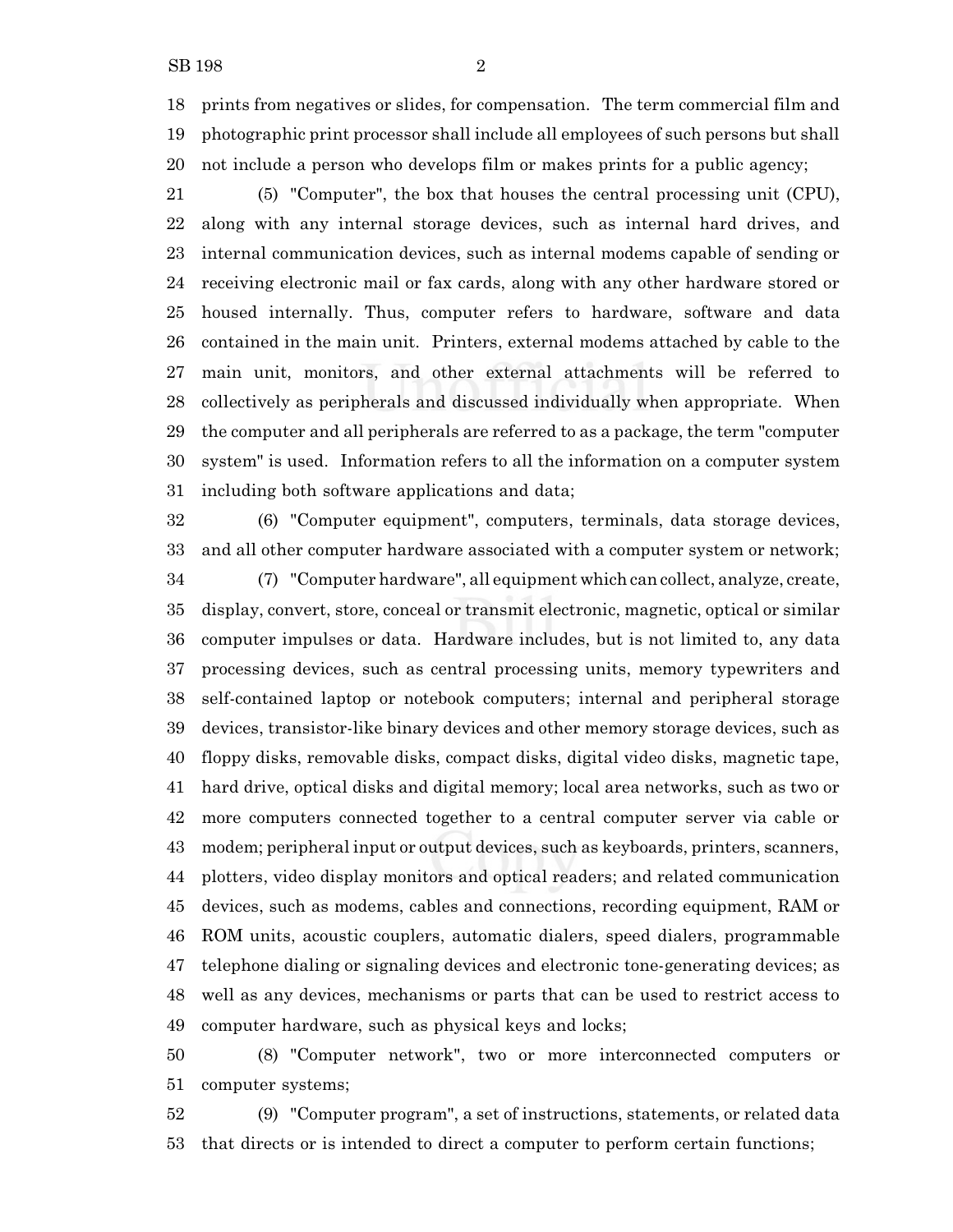(10) "Computer software", digital information which can be interpreted by a computer and any of its related components to direct the way they work. Software is stored in electronic, magnetic, optical or other digital form. The term commonly includes programs to run operating systems and applications, such as word processing, graphic, or spreadsheet programs, utilities, compilers, interpreters and communications programs;

 (11) "Computer-related documentation", written, recorded, printed or electronically stored material which explains or illustrates how to configure or use computer hardware, software or other related items;

 (12) "Computer system", a set of related, connected or unconnected, computer equipment, data, or software;

(13) "Confinement":

 (a) A person is in confinement when such person is held in a place of confinement pursuant to arrest or order of a court, and remains in confinement until:

a. A court orders the person's release; or

 b. The person is released on bail, bond, or recognizance, personal or otherwise; or

 c. A public servant having the legal power and duty to confine the person authorizes his release without guard and without condition that he return to confinement;

(b) A person is not in confinement if:

a. The person is on probation or parole, temporary or otherwise; or

 b. The person is under sentence to serve a term of confinement which is not continuous, or is serving a sentence under a work-release program, and in either such case is not being held in a place of confinement or is not being held under guard by a person having the legal power and duty to transport the person to or from a place of confinement;

 (14) "Consent": consent or lack of consent may be expressed or implied. Assent does not constitute consent if:

 (a) It is given by a person who lacks the mental capacity to authorize the conduct charged to constitute the offense and such mental incapacity is manifest or known to the actor; or

 (b) It is given by a person who by reason of youth, mental disease or defect, intoxication, a drug-induced state, or any other reason is manifestly unable or known by the actor to be unable to make a reasonable judgment as to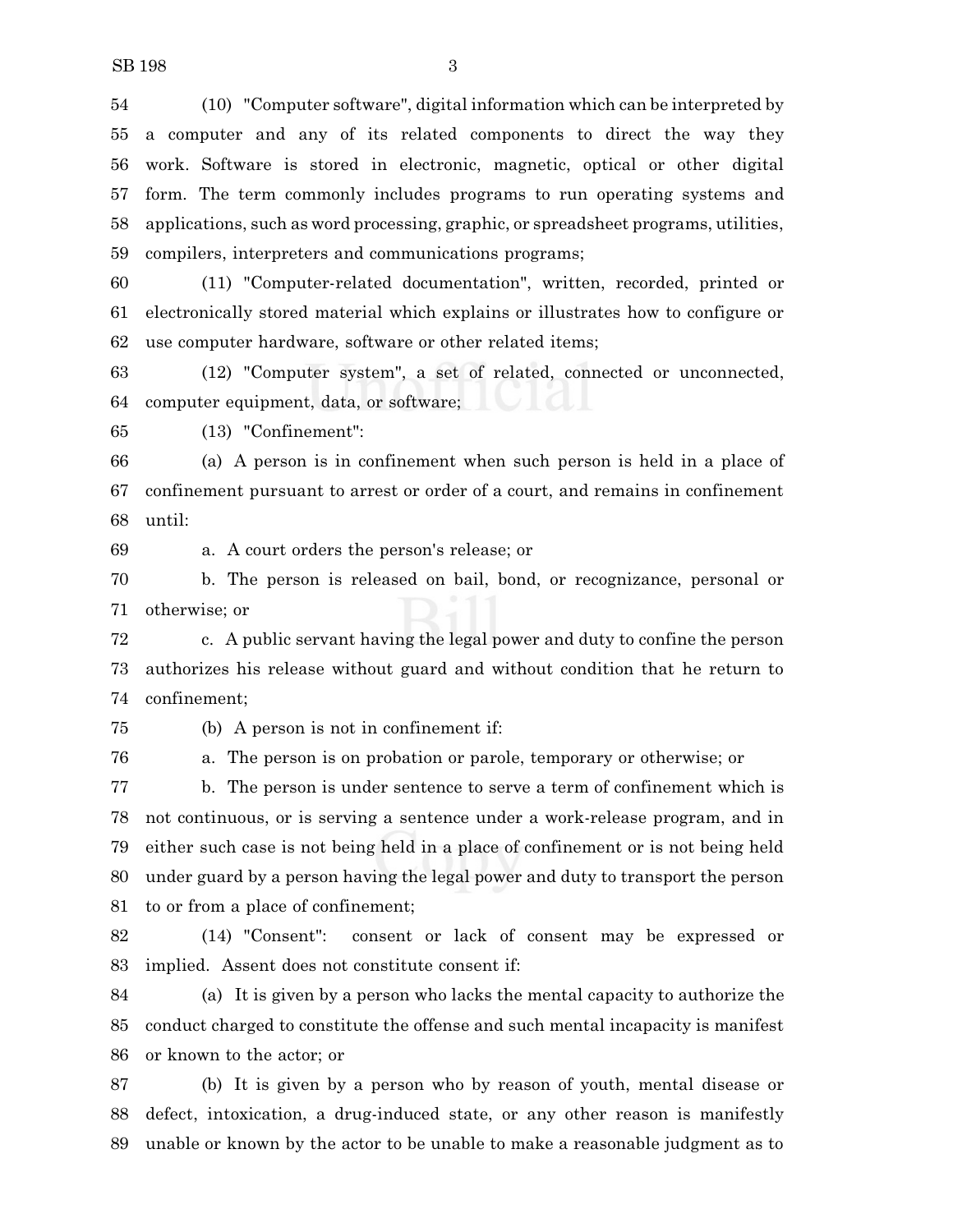the nature or harmfulness of the conduct charged to constitute the offense; or

(c) It is induced by force, duress or deception;

 (15) "Controlled substance", a drug, substance, or immediate precursor in schedules I through V as defined in chapter 195;

 (16) "Criminal negligence", failure to be aware of a substantial and unjustifiable risk that circumstances exist or a result will follow, and such failure constitutes a gross deviation from the standard of care which a reasonable person would exercise in the situation;

 (17) "Custody", a person is in custody when he or she has been arrested but has not been delivered to a place of confinement;

 (18) "Damage", when used in relation to a computer system or network, means any alteration, deletion, or destruction of any part of the computer system or network;

 (19) "Dangerous felony", the felonies of arson in the first degree, assault in the first degree, attempted rape in the first degree if physical injury results, attempted forcible rape if physical injury results, attempted sodomy in the first degree if physical injury results, attempted forcible sodomy if physical injury results, rape in the first degree, forcible rape, sodomy in the first degree, forcible sodomy, assault in the second degree if the victim of such assault is a special victim as defined in subdivision (14) of section 565.002, kidnapping in the first degree, kidnapping, murder in the second degree, assault of a law enforcement officer in the first degree, domestic assault in the first degree, elder abuse in the first degree, robbery in the first degree, statutory rape in the first degree when the victim is a child less than twelve years of age at the time of the commission of the act giving rise to the offense, statutory sodomy in the first degree when the victim is a child less than twelve years of age at the time of the commission of the act giving rise to the offense, child molestation in the first or second degree, abuse of a child if the child dies as a result of injuries sustained from conduct chargeable under section 568.060, child kidnapping, parental kidnapping committed by detaining or concealing the whereabouts of the child for not less than one hundred twenty days under section 565.153, and an "intoxication-related traffic offense" or "intoxication-related boating offense" if the person is found to be a "habitual offender" or "habitual boating offender" as such terms are defined in section 577.001**, and delivery of a controlled substance when the substance is a mixture or substance containing a detectable amount of fentanyl or carfentanil**;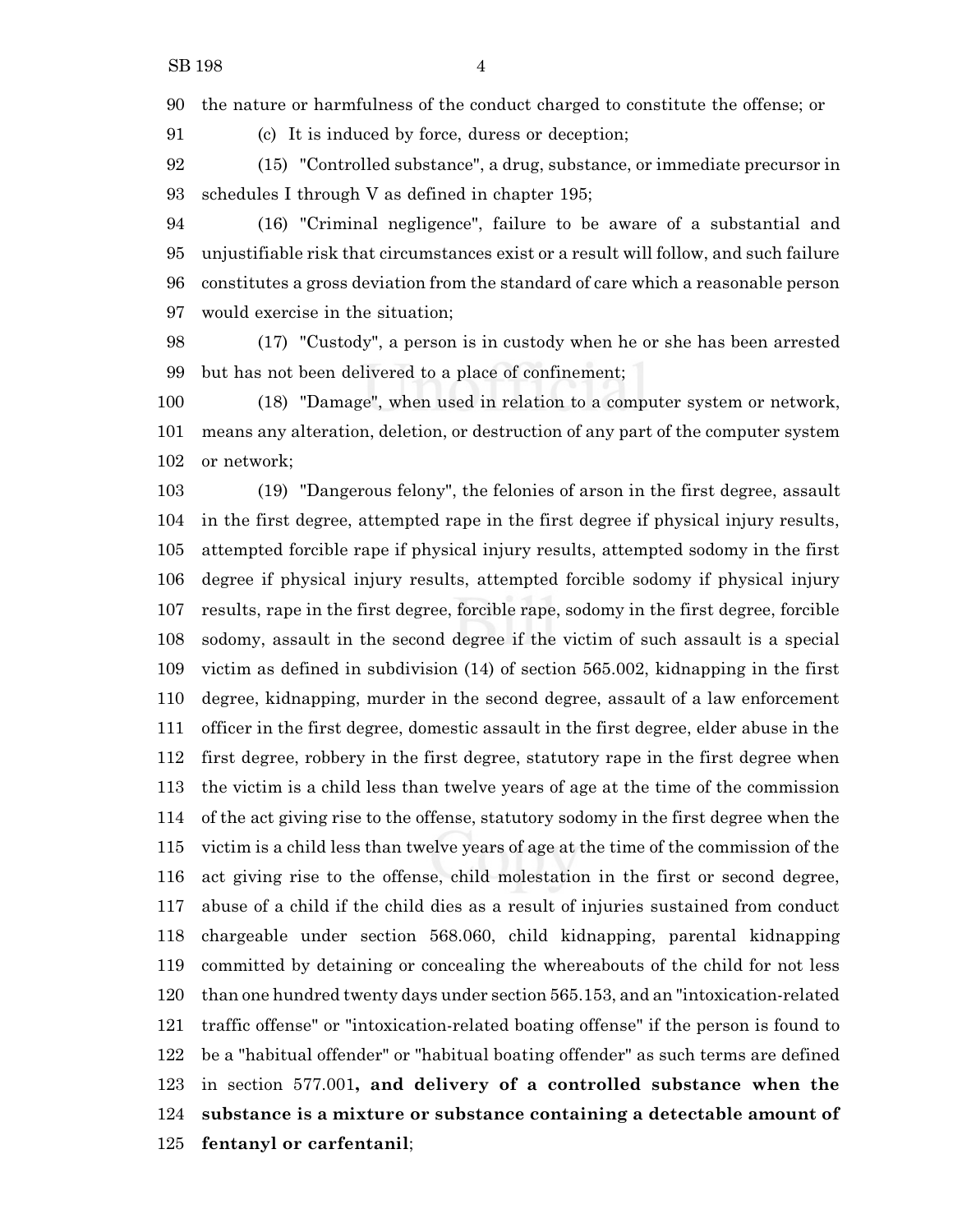(20) "Dangerous instrument", any instrument, article or substance, which, under the circumstances in which it is used, is readily capable of causing death or other serious physical injury;

 (21) "Data", a representation of information, facts, knowledge, concepts, or instructions prepared in a formalized or other manner and intended for use in a computer or computer network. Data may be in any form including, but not limited to, printouts, microfiche, magnetic storage media, punched cards and as may be stored in the memory of a computer;

 (22) "Deadly weapon", any firearm, loaded or unloaded, or any weapon from which a shot, readily capable of producing death or serious physical injury, may be discharged, or a switchblade knife, dagger, billy club, blackjack or metal knuckles;

 (23) "Digital camera", a camera that records images in a format which enables the images to be downloaded into a computer;

 (24) "Disability", a mental, physical, or developmental impairment that substantially limits one or more major life activities or the ability to provide adequately for one's care or protection, whether the impairment is congenital or acquired by accident, injury or disease, where such impairment is verified by medical findings;

(25) "Elderly person", a person sixty years of age or older;

 (26) "Felony", an offense so designated or an offense for which persons found guilty thereof may be sentenced to death or imprisonment for a term of more than one year;

(27) "Forcible compulsion" either:

(a) Physical force that overcomes reasonable resistance; or

 (b) A threat, express or implied, that places a person in reasonable fear of death, serious physical injury or kidnapping of such person or another person;

 (28) "Incapacitated", a temporary or permanent physical or mental condition in which a person is unconscious, unable to appraise the nature of his or her conduct, or unable to communicate unwillingness to an act;

 (29) "Infraction", a violation defined by this code or by any other statute of this state if it is so designated or if no sentence other than a fine, or fine and forfeiture or other civil penalty, is authorized upon conviction;

(30) "Inhabitable structure", a vehicle, vessel or structure:

(a) Where any person lives or carries on business or other calling; or

(b) Where people assemble for purposes of business, government,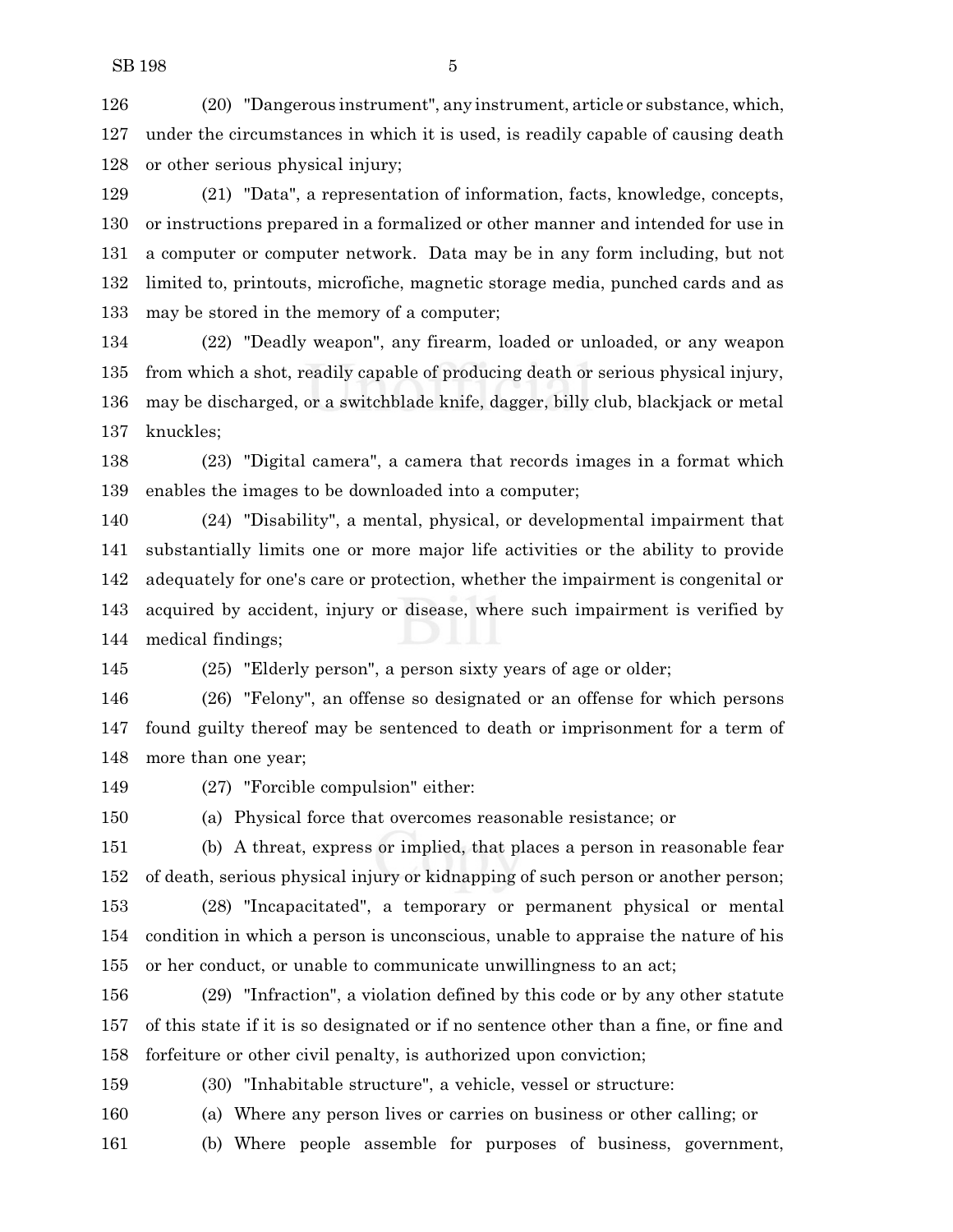education, religion, entertainment, or public transportation; or

(c) Which is used for overnight accommodation of persons.

 Any such vehicle, vessel, or structure is inhabitable regardless of whether a person is actually present. If a building or structure is divided into separately occupied units, any unit not occupied by the actor is an inhabitable structure of another;

(31) "Knowingly", when used with respect to:

 (a) Conduct or attendant circumstances, means a person is aware of the nature of his or her conduct or that those circumstances exist; or

 (b) A result of conduct, means a person is aware that his or her conduct is practically certain to cause that result;

 (32) "Law enforcement officer", any public servant having both the power and duty to make arrests for violations of the laws of this state, and federal law enforcement officers authorized to carry firearms and to make arrests for violations of the laws of the United States;

 (33) "Misdemeanor", an offense so designated or an offense for which persons found guilty thereof may be sentenced to imprisonment for a term of which the maximum is one year or less;

 (34) "Of another", property that any entity, including but not limited to any natural person, corporation, limited liability company, partnership, association, governmental subdivision or instrumentality, other than the actor, has a possessory or proprietary interest therein, except that property shall not be deemed property of another who has only a security interest therein, even if legal title is in the creditor pursuant to a conditional sales contract or other security arrangement;

(35) "Offense", any felony or misdemeanor;

 (36) "Physical injury", slight impairment of any function of the body or temporary loss of use of any part of the body;

 (37) "Place of confinement", any building or facility and the grounds thereof wherein a court is legally authorized to order that a person charged with or convicted of a crime be held;

 (38) "Possess" or "possessed", having actual or constructive possession of an object with knowledge of its presence. A person has actual possession if such person has the object on his or her person or within easy reach and convenient control. A person has constructive possession if such person has the power and the intention at a given time to exercise dominion or control over the object either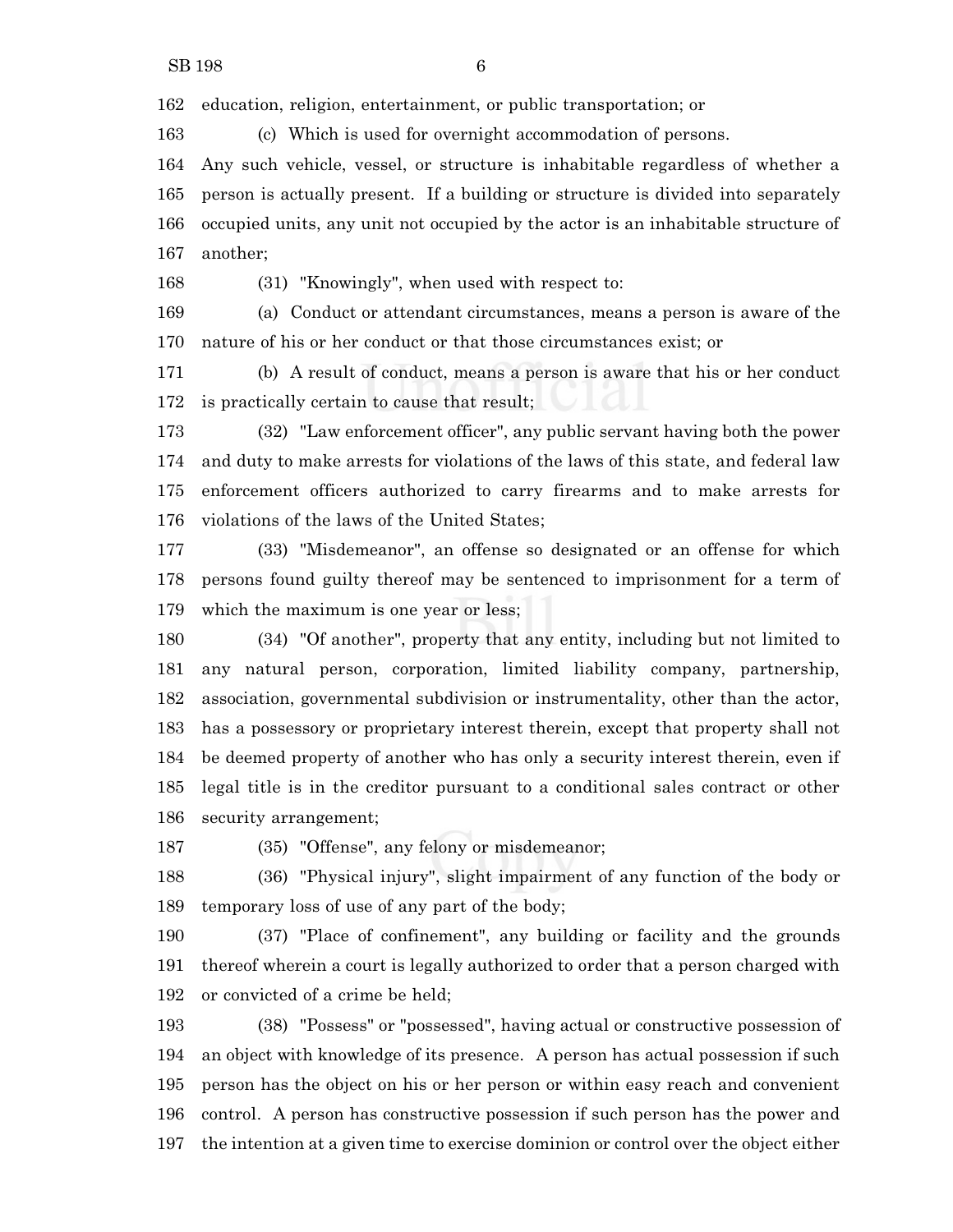directly or through another person or persons. Possession may also be sole or joint. If one person alone has possession of an object, possession is sole. If two or more persons share possession of an object, possession is joint;

 (39) "Property", anything of value, whether real or personal, tangible or intangible, in possession or in action;

 (40) "Public servant", any person employed in any way by a government of this state who is compensated by the government by reason of such person's employment, any person appointed to a position with any government of this state, or any person elected to a position with any government of this state. It includes, but is not limited to, legislators, jurors, members of the judiciary and law enforcement officers. It does not include witnesses;

 (41) "Purposely", when used with respect to a person's conduct or to a result thereof, means when it is his or her conscious object to engage in that conduct or to cause that result;

 (42) "Recklessly", consciously disregarding a substantial and unjustifiable risk that circumstances exist or that a result will follow, and such disregard constitutes a gross deviation from the standard of care which a reasonable person would exercise in the situation;

 (43) "Serious emotional injury", an injury that creates a substantial risk of temporary or permanent medical or psychological damage, manifested by impairment of a behavioral, cognitive or physical condition. Serious emotional injury shall be established by testimony of qualified experts upon the reasonable expectation of probable harm to a reasonable degree of medical or psychological certainty;

 (44) "Serious physical injury", physical injury that creates a substantial risk of death or that causes serious disfigurement or protracted loss or impairment of the function of any part of the body;

 (45) "Services", when used in relation to a computer system or network, means use of a computer, computer system, or computer network and includes, but is not limited to, computer time, data processing, and storage or retrieval functions;

 (46) "Sexual orientation", male or female heterosexuality, homosexuality or bisexuality by inclination, practice, identity or expression, or having a self-image or identity not traditionally associated with one's gender;

 (47) "Vehicle", a self-propelled mechanical device designed to carry a person or persons, excluding vessels or aircraft;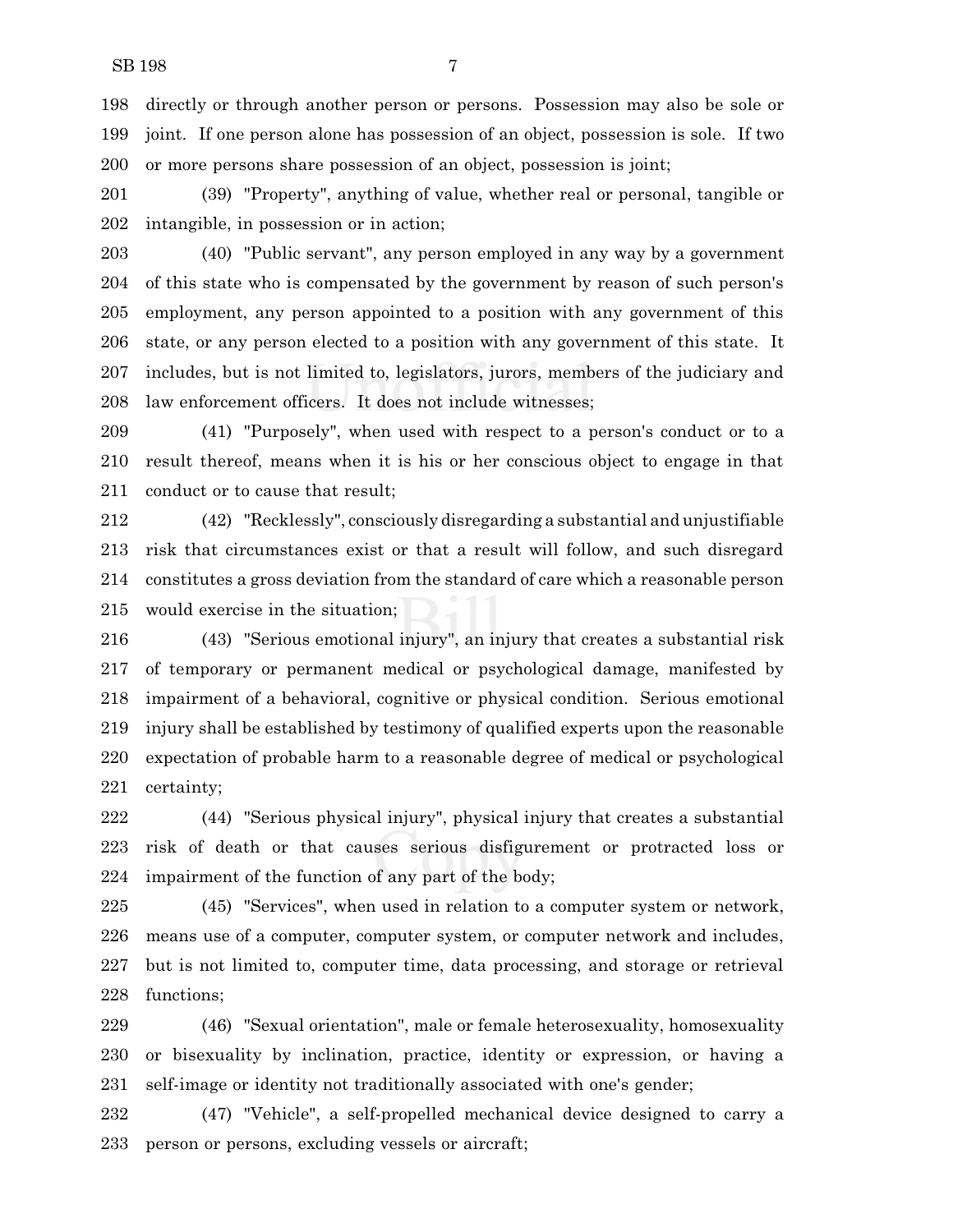(48) "Vessel", any boat or craft propelled by a motor or by machinery, whether or not such motor or machinery is a principal source of propulsion used or capable of being used as a means of transportation on water, or any boat or craft more than twelve feet in length which is powered by sail alone or by a combination of sail and machinery, and used or capable of being used as a means of transportation on water, but not any boat or craft having, as the only means of propulsion, a paddle or oars;

(49) "Voluntary act":

 (a) A bodily movement performed while conscious as a result of effort or determination. Possession is a voluntary act if the possessor knowingly procures or receives the thing possessed, or having acquired control of it was aware of his or her control for a sufficient time to have enabled him or her to dispose of it or terminate his or her control; or

 (b) An omission to perform an act of which the actor is physically capable. A person is not guilty of an offense based solely upon an omission to perform an act unless the law defining the offense expressly so provides, or a duty to perform the omitted act is otherwise imposed by law;

 (50) "Vulnerable person", any person in the custody, care, or control of the department of mental health who is receiving services from an operated, funded, licensed, or certified program.

579.020. 1. A person commits the offense of delivery of a controlled substance if, except as authorized in this chapter or chapter 195, he or she:

(1) Knowingly distributes or delivers a controlled substance;

(2) Attempts to distribute or deliver a controlled substance;

 (3) Knowingly possesses a controlled substance with the intent to distribute or deliver any amount of a controlled substance; or

 (4) Knowingly permits a minor to purchase or transport illegally obtained controlled substances.

 2. Except when the controlled substance is thirty-five grams or less of marijuana or synthetic cannabinoid or as otherwise provided under subsection 5 of this section, the offense of delivery of a controlled substance is a class C felony.

 3. Except as otherwise provided under subsection 4 of this section, the offense of delivery of thirty-five grams or less of marijuana or synthetic cannabinoid is a class E felony.

 4. The offense of delivery of thirty-five grams or less of marijuana or synthetic cannabinoid to a person less than seventeen years of age who is at least